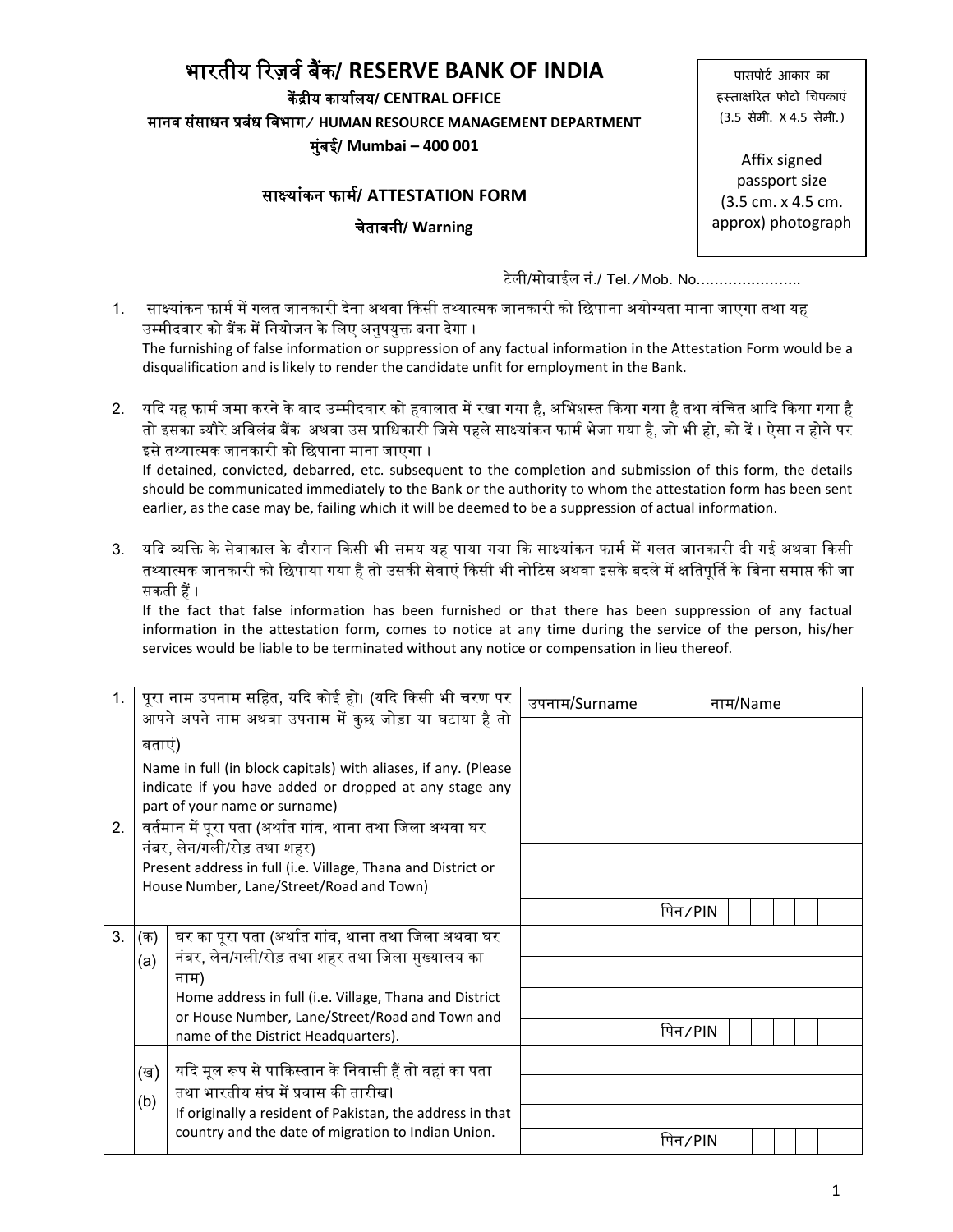| 4.   | उन स्थानों का  ब्यौरा (आवास की अवधि सहित) जहां आप पिछले 5 वर्षों के दौरान एक बार में एक वर्ष से अधिक अवधि के लिए<br>रहे हों। विदेश (पाकिस्तान सहित) में रहने के मामले में जहां आप 21 वर्ष की आयु प्राप्त करने के बाद एक वर्ष से अधिक समय के<br>लिए रहे हों, उन स्थानों का ब्यौरा दिया जाना चाहिए ।<br>Particulars of places (with period of residence) where you have resided for more than one year at a time during<br>the preceding five years. In case of stay abroad (including Pakistan), particulars of all places where you have<br>resided for more than one year after attaining the age of 21 years, should be given. |      |       |                                                                                                           |                                                                                                         |  |  |  |  |  |
|------|----------------------------------------------------------------------------------------------------------------------------------------------------------------------------------------------------------------------------------------------------------------------------------------------------------------------------------------------------------------------------------------------------------------------------------------------------------------------------------------------------------------------------------------------------------------------------------------------------------------------------------|------|-------|-----------------------------------------------------------------------------------------------------------|---------------------------------------------------------------------------------------------------------|--|--|--|--|--|
|      | से/From                                                                                                                                                                                                                                                                                                                                                                                                                                                                                                                                                                                                                          |      | तक/To | आवास का पूरा पता (अर्थात गांव, थाना एवं जिला अथवा घर                                                      | पिछले कॉलम में लिखे गए                                                                                  |  |  |  |  |  |
| माह/ | वर्ष/                                                                                                                                                                                                                                                                                                                                                                                                                                                                                                                                                                                                                            | माह/ | वर्ष/ | नं., लेन/गली/रोड तथा शहर।)                                                                                | स्थान का जिला मुख्यालय।                                                                                 |  |  |  |  |  |
| Mth. | Yr.                                                                                                                                                                                                                                                                                                                                                                                                                                                                                                                                                                                                                              | Mth. | Yr.   | Residential addresses in full (i.e. Village, Thana<br>&District or House No., Lane/Street Road and Town). | Name of the District<br><b>Headquarters</b><br>the<br>0f<br>place mentioned in the<br>preceding column. |  |  |  |  |  |
|      |                                                                                                                                                                                                                                                                                                                                                                                                                                                                                                                                                                                                                                  |      |       |                                                                                                           |                                                                                                         |  |  |  |  |  |
|      |                                                                                                                                                                                                                                                                                                                                                                                                                                                                                                                                                                                                                                  |      |       |                                                                                                           |                                                                                                         |  |  |  |  |  |
|      |                                                                                                                                                                                                                                                                                                                                                                                                                                                                                                                                                                                                                                  |      |       |                                                                                                           |                                                                                                         |  |  |  |  |  |
|      |                                                                                                                                                                                                                                                                                                                                                                                                                                                                                                                                                                                                                                  |      |       |                                                                                                           |                                                                                                         |  |  |  |  |  |

| 5.   |                                                                                                   | नाम<br>Name | राष्ट्रीयता<br>(जन्म से<br>अथवा आवास<br>स्थान से)<br>Nationality<br>(by birth<br>and/or by<br>domicile) | जन्म<br>स्थान<br>Place of<br>birth | व्यवसाय (यदि<br>नियोजित हों तो<br>पदनाम तथा<br>कार्यालय का पूरा<br>पता दें)<br>Occupation (if<br>employed, give<br>designation & full<br>office address) | वर्तमान डाक पता<br>(यदि मृत हों तो<br>अंतिम पता दें)<br>Present postal<br>address (if<br>dead, give last<br>address) | घर का स्थायी पता<br><b>Permanent Home</b><br>address |
|------|---------------------------------------------------------------------------------------------------|-------------|---------------------------------------------------------------------------------------------------------|------------------------------------|----------------------------------------------------------------------------------------------------------------------------------------------------------|----------------------------------------------------------------------------------------------------------------------|------------------------------------------------------|
| i)   | पिता (पूरा नाम<br>उपनाम, यदि<br>कोई हो, सहित)<br>Father (Name<br>in full with<br>aliases, if any) |             |                                                                                                         |                                    |                                                                                                                                                          |                                                                                                                      |                                                      |
| ii)  | माता/Mother                                                                                       |             |                                                                                                         |                                    |                                                                                                                                                          |                                                                                                                      |                                                      |
| iii) | पत्नी/पति/<br>Wife/Husband                                                                        |             |                                                                                                         |                                    |                                                                                                                                                          |                                                                                                                      |                                                      |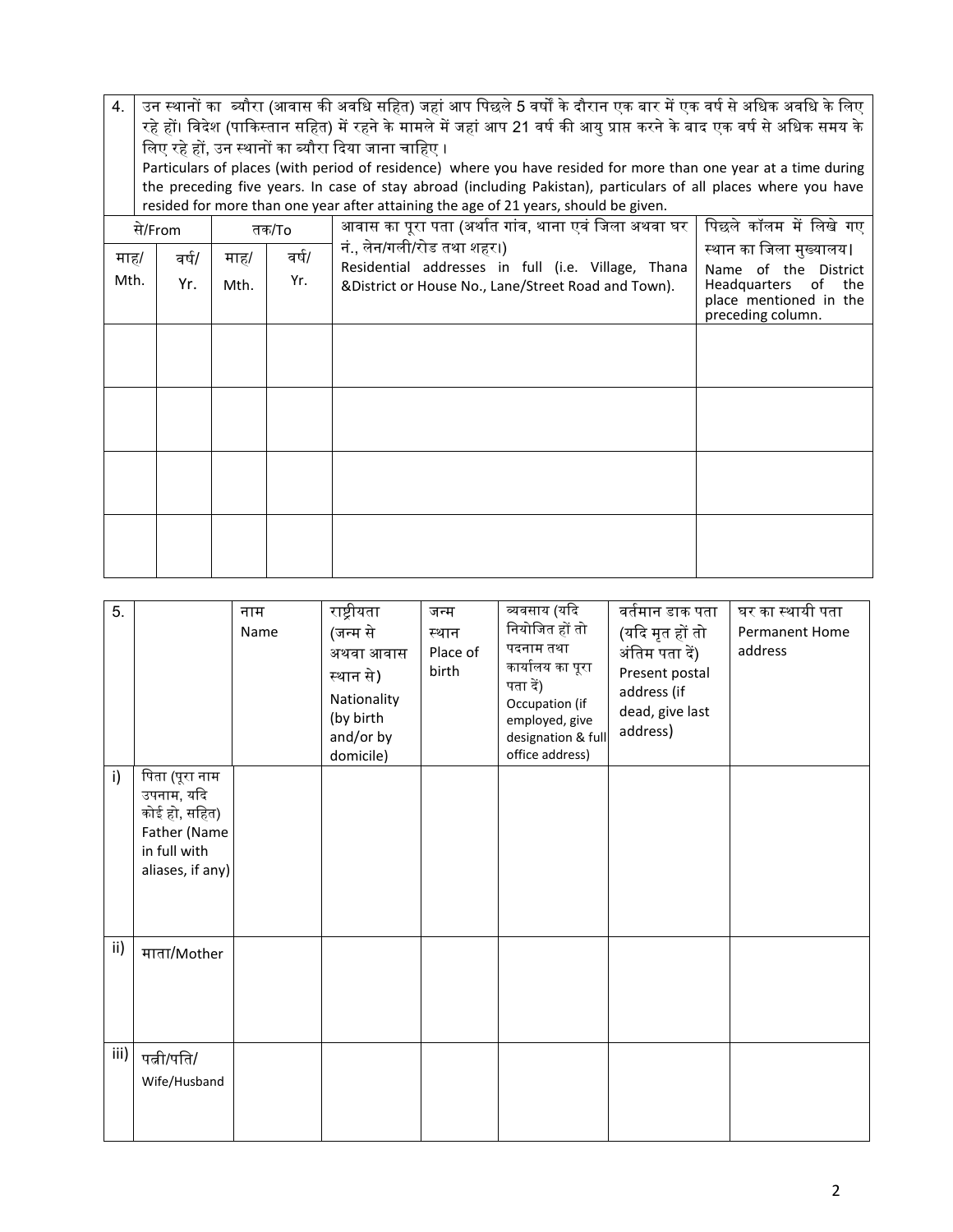| 6. |                | राष्ट्रीयता/Nationality                                           |  |
|----|----------------|-------------------------------------------------------------------|--|
| 7. | (क)<br>(a)     | जन्म की तारीख (ईस्वी सन में)                                      |  |
|    |                | Date of birth (in Christian era)                                  |  |
|    | (ख)<br>(b)     | वर्तमान आयु/Present Age                                           |  |
|    | $(\Pi)$<br>(c) | मैट्रिकुलेशन के समय आयु/ Age at Matriculation                     |  |
| 8  | (क)            | जन्म स्थान, जिला तथा राज्य जिसमें यह स्थित है                     |  |
|    | (a)            | Place of birth, District and State in which situated              |  |
|    | (ख)            | जिला तथा राज्य जिससे आप संबंधित हैं                               |  |
|    | (b)            | District and State to which you belong                            |  |
|    | $(\Pi)$        | जिला तथा राज्य जिससे आपके पिता मूल रूप से संबंधित हैं             |  |
|    | (c)            | District and state to which your father originally                |  |
|    |                | belongs                                                           |  |
| 9. | (क)            | आपका धर्म                                                         |  |
|    | (a)            | Your Religion                                                     |  |
|    | (ख)            | क्या आप अनुसूचित जाति/अनुसूचित जनजाति अथवा अपिव                   |  |
|    | (b)            | के सदस्य हैं? 'हां' या 'नहीं' में उत्तर दें यदि उत्तर 'हां' है तो |  |
|    |                | उसका नाम बताएं                                                    |  |
|    |                | Are you a member of a Scheduled Caste/Scheduled                   |  |
|    |                | Tribe or OBC? Answer 'Yes' or 'No' and if the answer              |  |
|    |                | is "Yes" state the name thereof.                                  |  |
|    | (ग)            | यदि अपिव हैं तो क्या क्रीमी लेयर से संबंधित हैं?                  |  |
|    | (c)            | If OBC whether you belong to creamy layer?                        |  |

| 10. | 15 वर्ष की आयु से शिक्षा का स्थान तथा स्कूल व कॉलेज में वर्ष दिखाते हुए शैक्षिक अर्हता:                                      |                  |                  |                    |  |  |  |  |  |
|-----|------------------------------------------------------------------------------------------------------------------------------|------------------|------------------|--------------------|--|--|--|--|--|
|     | Educational qualification showing places of education with years in Schools and Colleges since 15 <sup>th</sup> year of age: |                  |                  |                    |  |  |  |  |  |
|     | स्कूल/कॉलेज का नाम पूरे पते सहित/                                                                                            | प्रवेश की तारीख/ | छोड़ने की तारीख/ | परीक्षा उत्तीर्ण/  |  |  |  |  |  |
|     | Name of school/College with full address                                                                                     | Date of entering | Date of Leaving  | Examination passed |  |  |  |  |  |
|     |                                                                                                                              |                  |                  |                    |  |  |  |  |  |
|     |                                                                                                                              |                  |                  |                    |  |  |  |  |  |
|     |                                                                                                                              |                  |                  |                    |  |  |  |  |  |
|     |                                                                                                                              |                  |                  |                    |  |  |  |  |  |
|     |                                                                                                                              |                  |                  |                    |  |  |  |  |  |
|     |                                                                                                                              |                  |                  |                    |  |  |  |  |  |
|     |                                                                                                                              |                  |                  |                    |  |  |  |  |  |
|     |                                                                                                                              |                  |                  |                    |  |  |  |  |  |
|     |                                                                                                                              |                  |                  |                    |  |  |  |  |  |
|     |                                                                                                                              |                  |                  |                    |  |  |  |  |  |
|     |                                                                                                                              |                  |                  |                    |  |  |  |  |  |
|     |                                                                                                                              |                  |                  |                    |  |  |  |  |  |
|     |                                                                                                                              |                  |                  |                    |  |  |  |  |  |
|     |                                                                                                                              |                  |                  |                    |  |  |  |  |  |
|     |                                                                                                                              |                  |                  |                    |  |  |  |  |  |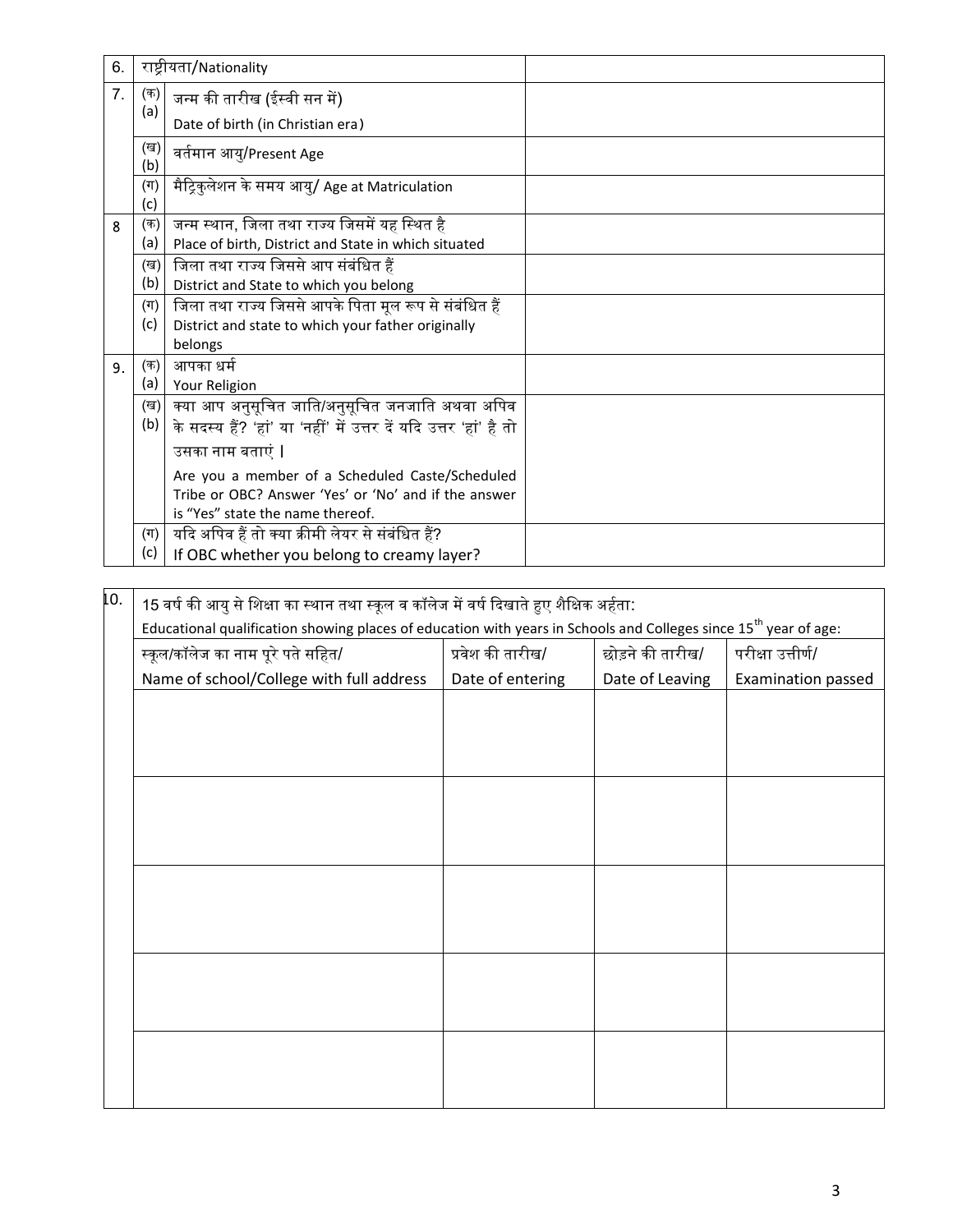| 11.             | (क)        | यदि किसी भी समय आप नियोजित थे तो ब्यौरे दें                                                                                                                                 |         |               |                                                                                                                                                                             |                                  |  |  |
|-----------------|------------|-----------------------------------------------------------------------------------------------------------------------------------------------------------------------------|---------|---------------|-----------------------------------------------------------------------------------------------------------------------------------------------------------------------------|----------------------------------|--|--|
|                 | (a)        | If you have, at any time, been employed give details:                                                                                                                       |         |               |                                                                                                                                                                             |                                  |  |  |
|                 |            | धारित पदों के पदनाम अथवा                                                                                                                                                    |         | अवधि / Period | कार्यालय, फर्म अथवा संस्थान का पूरा                                                                                                                                         | पिछली सेवा छोड़ने के             |  |  |
|                 |            | कार्य का प्रकार Designations<br>posts<br>held<br>οf<br>or                                                                                                                   | से/From | तक/To         | पता<br>Full address of the office, firm or                                                                                                                                  | पूरे कारण<br>Full reasons<br>for |  |  |
|                 |            | description of work                                                                                                                                                         |         |               | institutions                                                                                                                                                                | leaving<br>previous              |  |  |
|                 |            |                                                                                                                                                                             |         |               |                                                                                                                                                                             | service                          |  |  |
|                 |            |                                                                                                                                                                             |         |               |                                                                                                                                                                             |                                  |  |  |
|                 |            |                                                                                                                                                                             |         |               |                                                                                                                                                                             |                                  |  |  |
|                 |            |                                                                                                                                                                             |         |               |                                                                                                                                                                             |                                  |  |  |
|                 |            |                                                                                                                                                                             |         |               |                                                                                                                                                                             |                                  |  |  |
|                 |            |                                                                                                                                                                             |         |               |                                                                                                                                                                             |                                  |  |  |
|                 |            |                                                                                                                                                                             |         |               |                                                                                                                                                                             |                                  |  |  |
|                 |            |                                                                                                                                                                             |         |               |                                                                                                                                                                             |                                  |  |  |
|                 |            |                                                                                                                                                                             |         |               |                                                                                                                                                                             |                                  |  |  |
|                 |            |                                                                                                                                                                             |         |               |                                                                                                                                                                             |                                  |  |  |
|                 |            |                                                                                                                                                                             |         |               |                                                                                                                                                                             |                                  |  |  |
|                 |            |                                                                                                                                                                             |         |               |                                                                                                                                                                             |                                  |  |  |
|                 | (ख)        |                                                                                                                                                                             |         |               | यदि पिछला नियोजन <u>भारत सरकार/राज्य सरकार/भारत सरकार अथवा राज्य सरकार के</u>                                                                                               |                                  |  |  |
|                 | (b)        |                                                                                                                                                                             |         |               | स्वामित्व अथवा नियंत्रण वाले उपक्रम/ स्वायत्त निकाय/विश्वविद्यालय/स्थानीय निकाय में था;                                                                                     |                                  |  |  |
|                 |            | क्या आपने केंद्रीय लोकसेवा (अस्थायी सेवाएं) नियम, 1949 के नियम 5 अथवा इसी तरह के किसी                                                                                       |         |               |                                                                                                                                                                             |                                  |  |  |
|                 |            | अन्य नियम के अंतर्गत एक माह का नोटिस देकर सेवा छोड़ी थी, क्या आपके विरुद्ध अनुशासनिक                                                                                        |         |               |                                                                                                                                                                             |                                  |  |  |
|                 |            | कार्यवाही शुरू की गई थी अथवा जब आपने सेवा समाप्त करने का नोटिस दिया अथवा बाद में,                                                                                           |         |               |                                                                                                                                                                             |                                  |  |  |
|                 |            |                                                                                                                                                                             |         |               | आपकी सेवाएं समाप्त होने से पहले, आपसे आपके किसी मामले में आचरण के संबंध में स्पष्टीकरण                                                                                      |                                  |  |  |
|                 |            | मांगा गया ?                                                                                                                                                                 |         |               |                                                                                                                                                                             |                                  |  |  |
|                 |            |                                                                                                                                                                             |         |               | If the previous employment was under the Government of India/a state                                                                                                        |                                  |  |  |
|                 |            | Government/an Undertaking owned or controlled by the Govt. of India or a State                                                                                              |         |               |                                                                                                                                                                             |                                  |  |  |
|                 |            | Government/an Autonomous Body/a University/a local body:                                                                                                                    |         |               |                                                                                                                                                                             |                                  |  |  |
|                 |            | If you had left service on giving a month's notice under rule 5 of the Central Civil<br>Services (Temporary Services) Rules, 1949, or any similar corresponding rules, were |         |               |                                                                                                                                                                             |                                  |  |  |
|                 |            |                                                                                                                                                                             |         |               | any disciplinary proceedings framed against you, or had you been called upon to                                                                                             |                                  |  |  |
|                 |            |                                                                                                                                                                             |         |               | explain your conduct in any matter at the time you gave notice of termination of                                                                                            |                                  |  |  |
|                 |            |                                                                                                                                                                             |         |               | services, or at a subsequent date, before your services were actually terminated?                                                                                           |                                  |  |  |
|                 |            |                                                                                                                                                                             |         |               |                                                                                                                                                                             |                                  |  |  |
| 12 <sub>2</sub> | (क)        |                                                                                                                                                                             |         |               | क्या आपको कभी गिरफ्तार किया गया, अभियोग चलाया गया, नजरबंद किया गया अथवा रोका                                                                                                |                                  |  |  |
|                 | (a)        |                                                                                                                                                                             |         |               | गया / दंडित किया गया, किसी अपराध के लिए न्यायालय द्वारा अभिशस्त किया गया अथवा किसी<br>लोक सेवा आयोग अथवा किसी अन्य संस्थान द्वारा परीक्षा/ चयन के लिए उपस्थित होने से वंचित |                                  |  |  |
|                 |            |                                                                                                                                                                             |         |               | किया गया हो/ अयोग्य ठहराया गया हो अथवा विश्वविद्यालय अथवा किसी अन्य शिक्षा                                                                                                  |                                  |  |  |
|                 |            | प्राधिकरण/संस्थान द्वारा इसकी परीक्षा से वंचित, निष्कासित किया गया हो ?                                                                                                     |         |               |                                                                                                                                                                             |                                  |  |  |
|                 |            |                                                                                                                                                                             |         |               |                                                                                                                                                                             |                                  |  |  |
|                 |            |                                                                                                                                                                             |         |               | Have you ever been arrested, prosecuted, kept under detention or bound down/fined,<br>convicted by a court of law for any offence, or debarred/disqualified by any Public   |                                  |  |  |
|                 |            | Service Commission or any institution from appearing at its examination/selection or                                                                                        |         |               |                                                                                                                                                                             |                                  |  |  |
|                 |            | debarred from any examination, rusticated by any University or any other educational                                                                                        |         |               |                                                                                                                                                                             |                                  |  |  |
|                 |            | authority/institution?                                                                                                                                                      |         |               | यह साक्ष्यांकन फार्म भरते समय क्या आपके विरुद्ध कोई मामला न्यायालय, विश्वविद्यालय अथवा                                                                                      |                                  |  |  |
|                 | (ख)<br>(b) | किसी अन्य शिक्षा प्राधिकरण/संस्थान में लंबित है?                                                                                                                            |         |               |                                                                                                                                                                             |                                  |  |  |
|                 |            |                                                                                                                                                                             |         |               |                                                                                                                                                                             |                                  |  |  |
|                 |            |                                                                                                                                                                             |         |               | Is any case pending against you in any court of law, University or any other                                                                                                |                                  |  |  |
|                 |            | educational authority/institution at the time of filling up this attestation form?                                                                                          |         |               |                                                                                                                                                                             |                                  |  |  |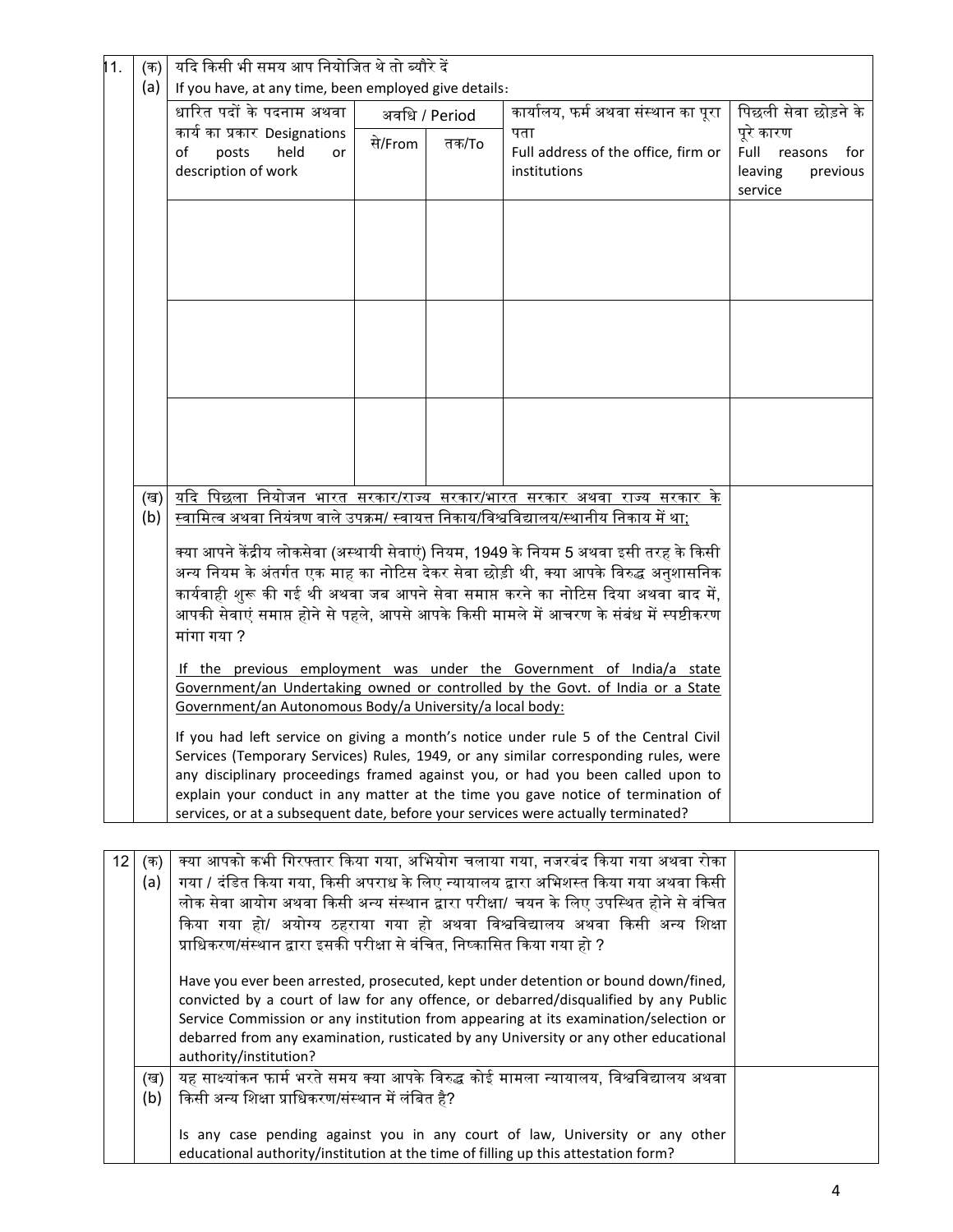(यदि (क) अथवा (ख) का उत्तर 'हां' है तो यह फार्म भरने के समय मामले, गिरफ्तारी, नज़रबंदी, दंड, दोषी ठहराने, सज़ा आदि तथा न्यायालय/विश्वविद्यालय/शिक्षा प्राधिकरण आदि में लंबित मामले की प्रकृति के बारे में पूरा ब्यौरा दिया जाना चाहिए) (If the answer to (a) or (b) is 'Yes' full particulars of the case, arrest, detention, fine, conviction, sentence, etc. and the nature of the case pending in the Court/University/Education authority etc. at the time of filling up of this form should be given)

(**टिप्पणी**: कृपया साक्ष्यांकन फार्म के शीर्ष पर दी गई चेतावनी भी पढ़ें)

**(Note** Please also see the 'Warning' at the top of this attestation form)

| 13 | संदर्भ/References                                                                                                                                                                     |                                                                                                     |     |             |  |  |  |  |  |  |
|----|---------------------------------------------------------------------------------------------------------------------------------------------------------------------------------------|-----------------------------------------------------------------------------------------------------|-----|-------------|--|--|--|--|--|--|
|    | नाम तथा पते/Names and addresses of:                                                                                                                                                   |                                                                                                     |     |             |  |  |  |  |  |  |
|    | (क)<br>(a)                                                                                                                                                                            | आपके मोहल्ले/इलाके  के दो जिम्मेदार<br>व्यक्तियों के<br>two responsible persons of your<br>locality | (1) |             |  |  |  |  |  |  |
|    |                                                                                                                                                                                       | (अथवा/OR)                                                                                           |     |             |  |  |  |  |  |  |
|    |                                                                                                                                                                                       |                                                                                                     |     | पिन ∕ Pin   |  |  |  |  |  |  |
|    | (ख)<br>(b)                                                                                                                                                                            | आपको पहचानने वाले दो व्यक्तियों के<br>two persons to whom you are<br>known                          | (2) |             |  |  |  |  |  |  |
|    |                                                                                                                                                                                       |                                                                                                     |     | पिन $/$ Pin |  |  |  |  |  |  |
|    | संदर्भ रिश्तेदारों से इतर होने चाहिए तथा आपको तीन से अधिक वर्षों से जानते हों।<br>The references should be other than relatives and should be known to you for more than three years. |                                                                                                     |     |             |  |  |  |  |  |  |

मैं प्रमाणित करता/करती हूं कि पूर्ववर्ती सूचना मेरी अधिकतम जानकारी तथा विश्वास के अनुसार सही तथा पूर्ण है । सरकार/बैंक में नियोजन के लिए मेरी उपयुक्तता को दुर्बल करने वाली किसी भी स्थिति से मैं अनभिज्ञ हं ।

I certify that the foregoing information is correct and complete to the best of my knowledge and belief. I am not aware of any circumstances which might impair my fitness for employment under Government/Bank.

स्थान/Place:

दिनांक/Date:

उम्मीदर्ार के हस्ताक्षर/Signature of candidate

\_\_\_\_\_\_\_\_\_\_\_\_\_\_\_\_\_\_\_\_\_\_\_\_\_\_\_\_\_\_\_\_\_\_\_\_

(टिप्पणी/:कृपया किसी भी कॉलम तथा उप कॉलम को रिक्त/ बिना भरे न छोड़ें ।

आप 'हां' अथवा 'नहीं' अवश्य लिखें । 'लागू नहीं' नहीं लिखें)

**(NOTE: PLEASE DO NOT LEAVE ANY COLUMN AND SUBCOLUMN BLANK/UNFILLED. YOU MUST WRITE EITHER 'YES' OR 'NO'. DO NOT WRITE NOT APPLICABLE)**